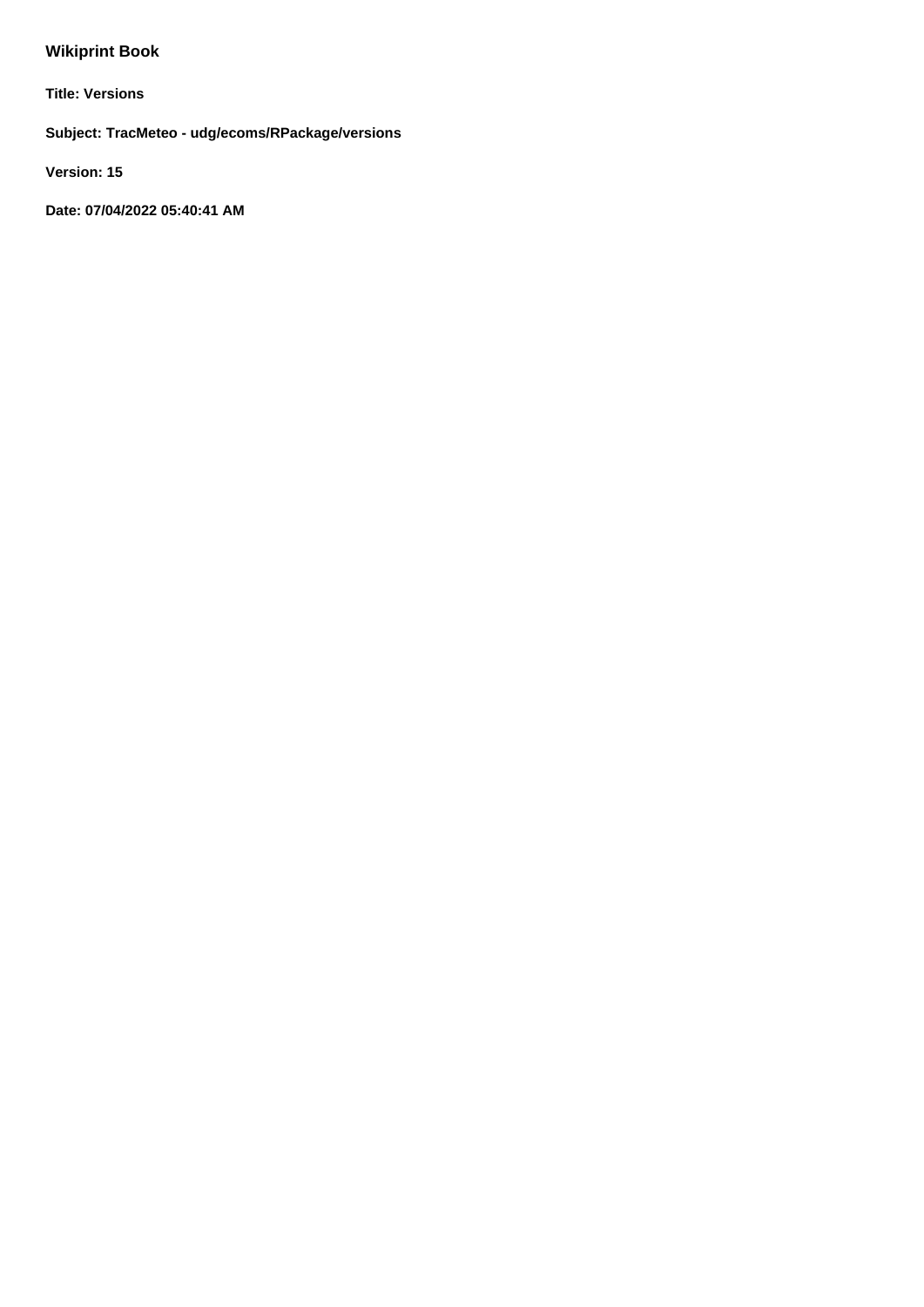## **Table of Contents**

#### **Versions 3**

Latest stable release 4.0-0 (15 May 2015) 3 ?Older versions 3 Development version 4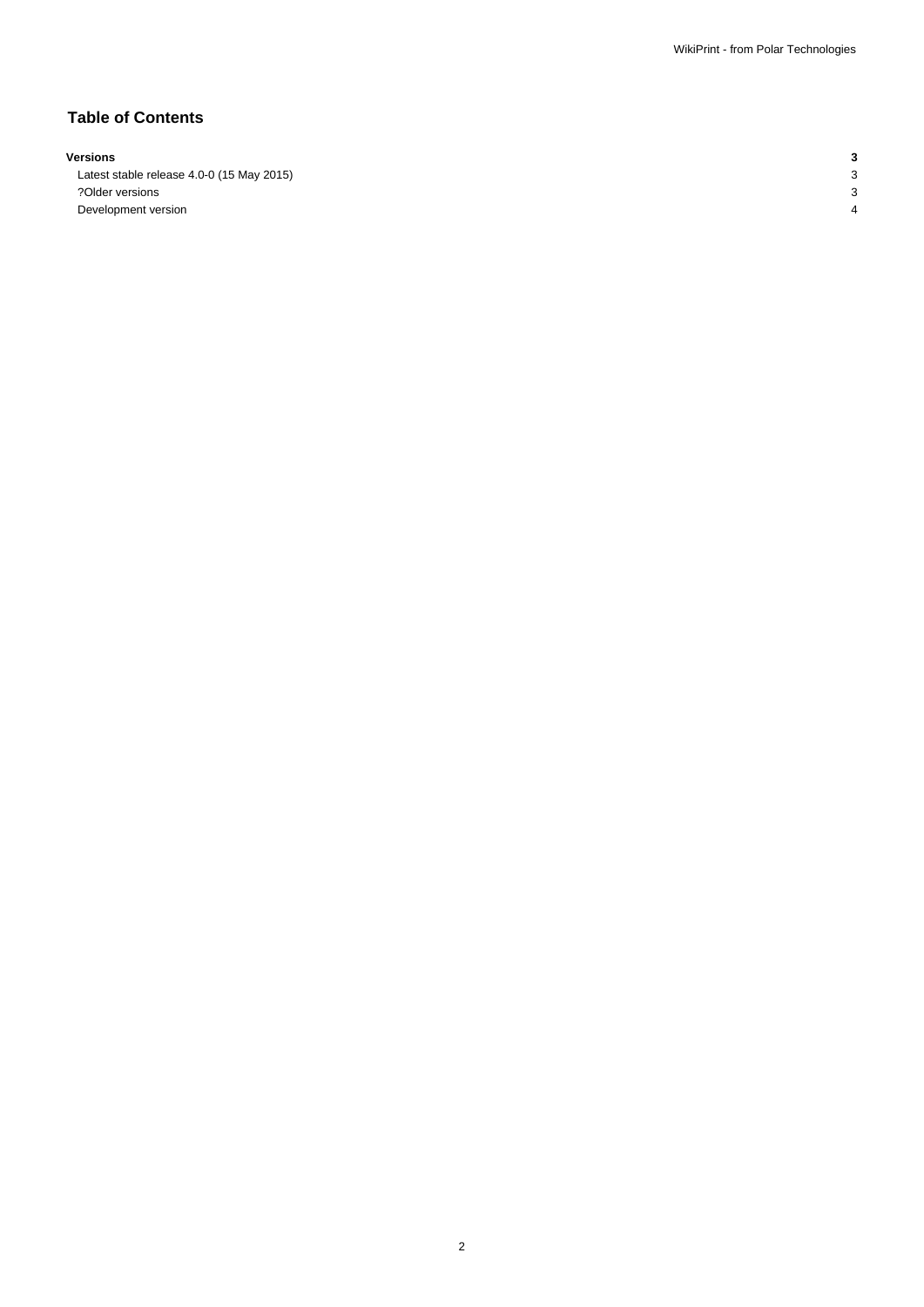## **Versions**

The latest versions (stable and/or devel) can be installed directly from [?gitHub,](https://github.com/SantanderMetGroup/ecomsUDG.Raccess) but please note that the R package [?devtools](http://cran.r-project.org/web/packages/devtools/index.html) must be installed first to ease the installation process.

## **Latest stable release 4.0-0 (15 May 2015)**

#### [?See what's new](https://github.com/SantanderMetGroup/ecomsUDG.Raccess/releases)

**Important Note:** Requires upgrading the R package downscaleR. java to the new version [?1.0-0](https://github.com/SantanderMetGroup/downscaleR.java). Not supported by java versions under 7 (Strongly recommended to use JRE v7x, [see details for installation](https://meteo.unican.es/trac/wiki/udg/ecoms/RPackage/prerequisites)).

To obtain the latest stable release of the ecomsUDG.Raccess package, it is recommended to use the devtools utility to install packages from Github. First check that devtools is installed on your system, otherwise install it by typing:

```
if (!require("devtools")) install.packages("devtools")
```
Then, the ecomsUDG.Raccess package and associated dependencies are installed by entering the following command (it is important to preserve the ordering of the arguments):

```
devtools::install_github(c("SantanderMetGroup/downscaleR.java",
              "SantanderMetGroup/downscaleR",
              "SantanderMetGroup/ecomsUDG.Raccess"))
```
If attempting the installation from a proxy server and getting an error, please [?try this.](http://meteo.unican.es/trac/wiki/udg/ecoms/RPackage/setup_proxy)

## **[?Older versions](https://github.com/SantanderMetGroup/ecomsUDG.Raccess/releases)**

**version 3.0-0** (29 Apr 2015)

- New authentication scheme implemented
- New CFSv2 dataset definition
- Several minor bug fixes and enhancements

**version 2.2-6** (27 Jan 2015)

- Bug fix in the retrieval of forecast dates beyond the last year of the runtime axis (Reported by Wietse Franssen)
- Enhancement in System4 deaccumulation of precipitation for lead month 0 queries. First day preserved for consistency with non-deaccumulated variables (Suggested by Kathryn Nicklin).
- Documentation update
- Other minor bug fixes and enhancements

**version 2.2-5** (06 Sep 2014)

Minor bug fixes and enhancements proposed by the participants during the practical sessions of the [?SPECS Hands-on Training School](http://www.meteo.unican.es/projects/specs/workshop2014) on Seasonal Forecasting and Downscaling.

**version 2.2-4** (06 Sep 2014)

• Internal changes in imports for compatibility with the new downscaleR version 0.4-x

**version 2.2-3** (18 Aug 2014)

• Bug fix for 1-dimensional output data queries (i.e. time series at single point locations, without members)

**version 2.2-2** (18 Aug 2014)

- New global attributes in output (thanks to Stefan Siegert for this suggestion):
	- dataset: Name of the dataset returned (e.g. "System4\_seasonal\_15", "NCEP", etc.)
	- source: Name of the dataset
	- URL: URL of the data portal
- Consistent ordering of array dimensions: The output n-dimensional array now preserves the canonical ordering of its dimensions: (member, time, level, lat, lon) (thanks to Stefan Siegert for this suggestion)
- New daily aggregation options: minimum and maximum daily data are now returned when using the time = "DD" option for the relevant variables (e.g. "tasmin", "tasmax" ...).

**version 2.2-1** (05 Aug 2014)

• Minor enhancements: